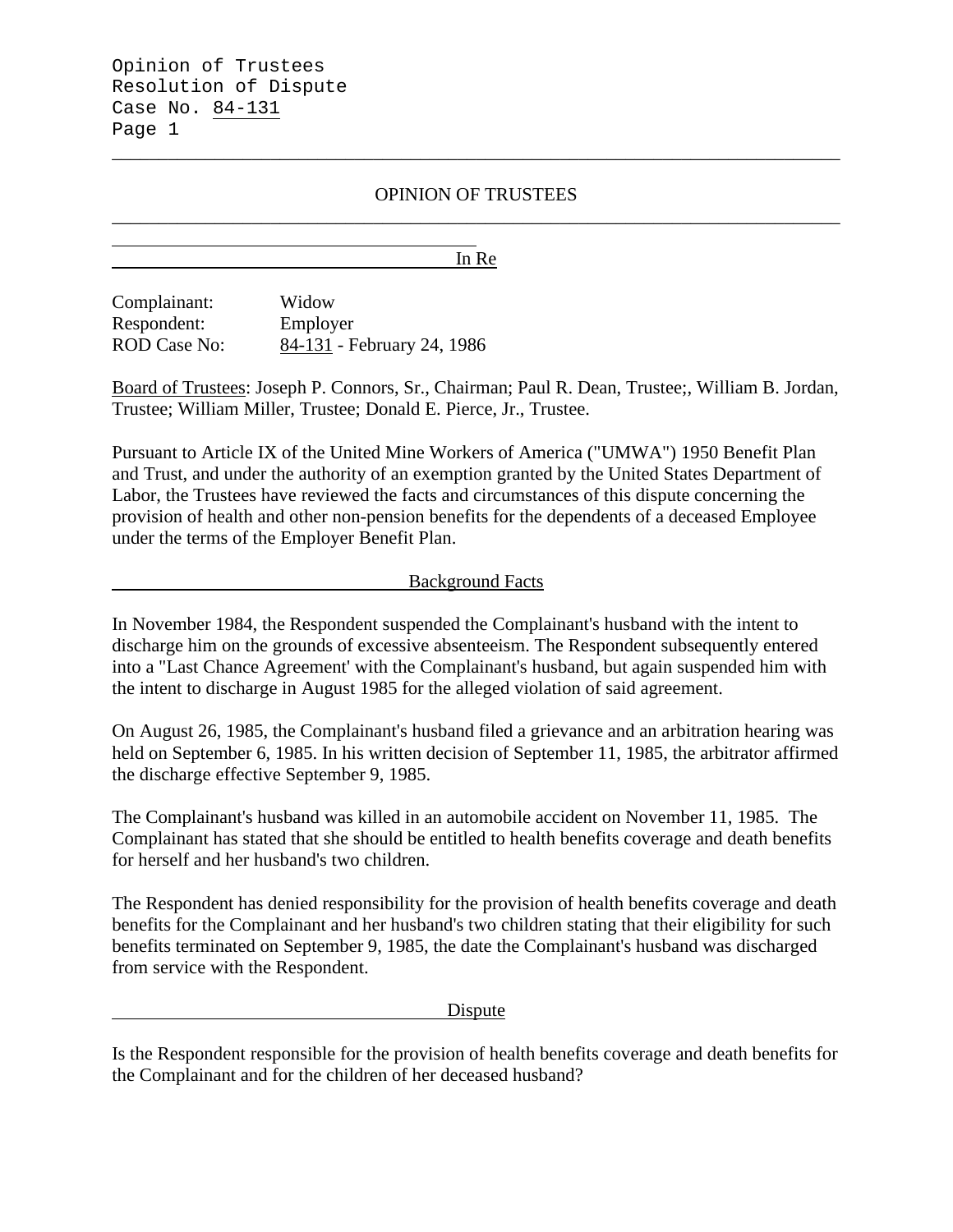### Position of the Parties

Position of the Complainant: The Complainant asks that the Respondent be found responsibility for the provision of health benefits coverage and death benefits for herself and for the children of her deceased husband.

Position of the Respondent: The Respondent is not responsible for the provision of health and other non-pension benefits for the Complainant and her deceased husband's children because the husband was discharged on September 9, 1985, and was not an 'Active Employee' within the meaning of the Employer Benefit Plan at the time of his death on November 11, 1985.

### Pertinent Provisions

Article I (1), (2), (4) and (7) of the Employee Benefit Plan provide:

# Article I - Definitions

The following terms shall have the meanings herein set forth:

- (1) "Employer" means (Coal Company).
- (2) "Wage Agreement" means the National Bituminous Coal Wage Agreement of 1984, as amended from time to time and any successor agreement.
- (4) "Employee" shall mean a person working in a classified job for the Employer, eligible to receive benefits hereunder.
- (7) "Dependent" shall mean any person described in Section D of Article II hereof.

Article II A. (1) and E. (1), (2) and (3) of the Plan provide:

# Article II - Eligibility

The persons eligible to receive the health benefits pursuant to Article III are as follows:

### A. Active Employees

\_\_\_\_\_\_\_\_\_\_\_

Benefits under Article III shall be provided to any Employee who:

(1) is actively at work\* for the Employer on the effective date of the Wage Agreement....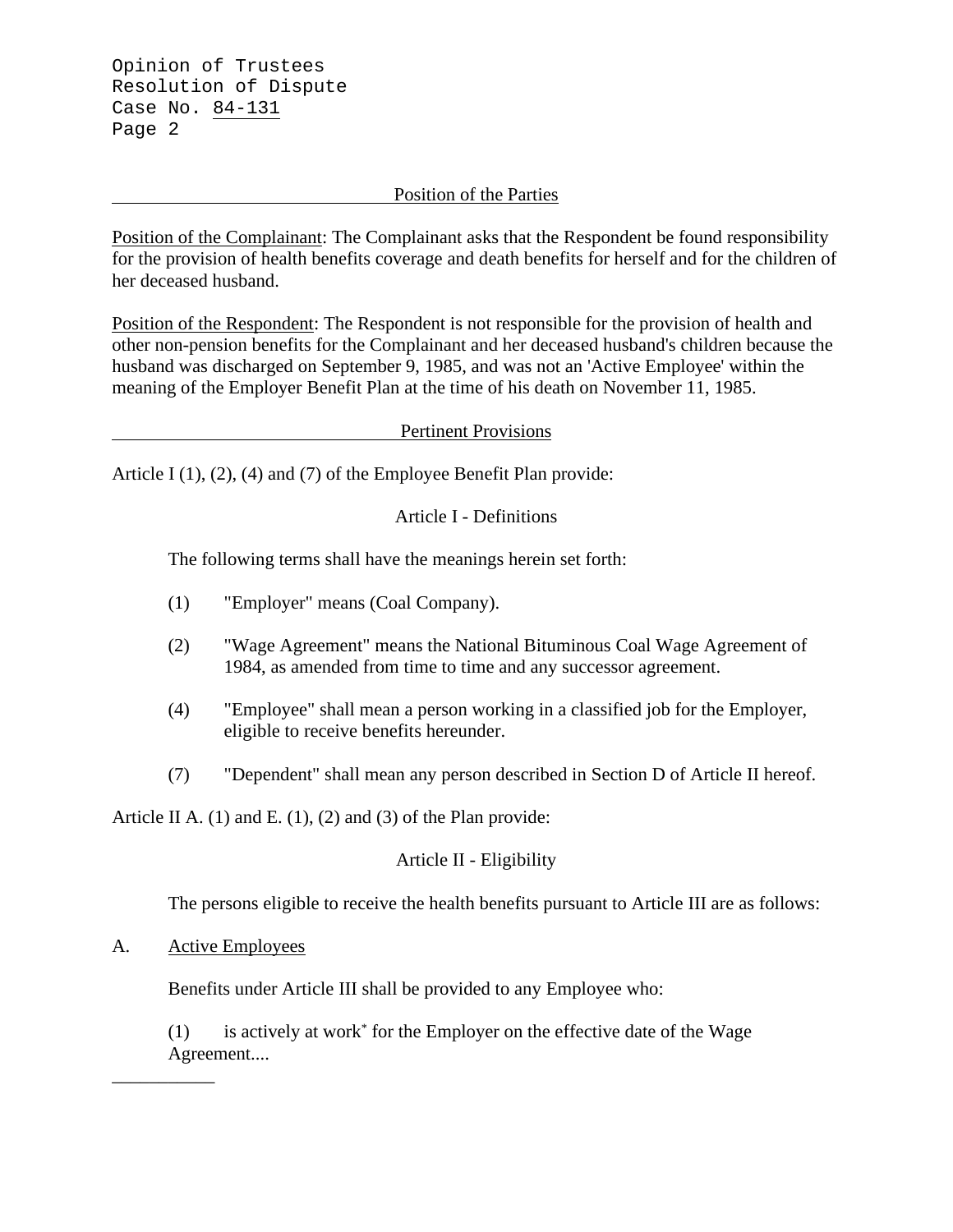\* Actively at work includes an Employee of the Employer who was actively at work on September 30, 1985, and who returns to active work with the Employer two weeks after the effective date of the Wage Agreement.

### E. Surviving Spouse and Dependents of Deceased Employees or Pensioners

Health benefits under Article III shall be provided to (i) any unmarried surviving spouse (who was living with or being supported by the Employee or Pensioner immediately prior to the Employee's or Pensioner s death) and (ii) such spouse's unmarried surviving dependent children as defined in subparagraphs (2) and (5) of paragraph D, of an Employee or Pensioner who died:

(1) As a result of a mine accident occurring on or after the effective date of the Plan while the Employee was working in a classified job for the Employer;

(2) Under conditions which qualify such spouse for a Surviving Spouse benefit under the 1974 Pension Plan or any successor thereto;

(3) At a time when such Employee or Pensioner is entitled to receive health benefits pursuant to paragraph A, B, or C of this Article II, provided that (i) if such Employee or Pensioner died prior to the effective date of the Wage Agreement and the spouse is not eligible for a Surviving Spouse's benefit, then only for the period that the spouse is eligible to receive death benefits in installment payments pursuant to paragraph C of Article III, or (ii) if such Employee or Pensioner died on or after the effective date of the Wage Agreement and the spouse is not eligible for a Surviving Spouse s benefit and life insurance benefit; or death benefits are payable in a lump sum, then only for 60 months following the month of the death of such Employee or only for 22 months following the month of death of such Pensioner. If life insurance benefits are not payable, health benefits shall be provided only to the end of the month in which the Employee or Pensioner died.

Article III B. (1), C. (1) and (2) and D. (1) (e) of the Employer Benefit Plan provide:

# Article III - Benefits

# B. Life and Accidental Death and Dismemberment Insurance

(1) Active Employees

Life and accidental death and dismemberment insurance will be provided for Employees, as described in Article II, Sections A and C(3)....

C. Death Benefits

(1) Deaths Prior to December 6, 1977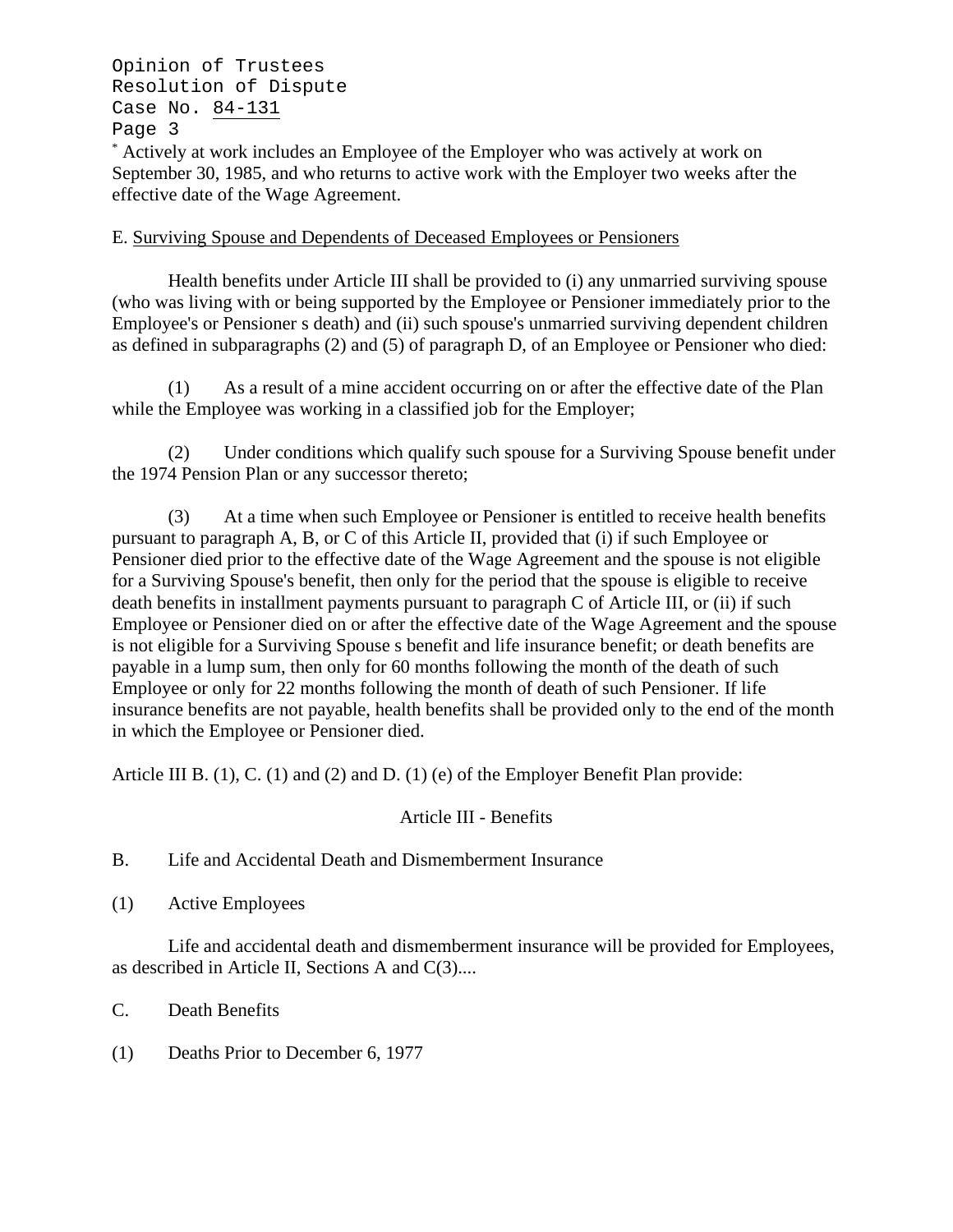Death benefit payments shall be continued in those cases which were in pay status as of December 5, 1977, under the 1974 Benefit Plan, for deceased Employees and Pensioners, whose last classified employment was with the Employer, in the same manner and in the same amounts, as previously provided for in the 1974 Benefit Plan.

(2) Deaths After December 5, 1977 and Prior to March 27, 1978

Death benefit payments shall be made for deaths occurring between and including December 6, 1977, and immediately prior to March 27, 1978, for Employees and Pensioners whose last classified employment was with the Employer, and who were participants in the 1974 Benefit Plan as of December 5, 1977, in the same manner and in the same amounts, as previously provided for in the 1974 Benefit Plan.

- D. General Provisions
- (1) Continuation of Coverage
	- (e) Quit or Discharge

If an Employee quits (for any reason) or is discharged, health, life and accidental death and dismemberment coverage will terminate as of the date last worked. An Employee who ceases work and will be found to be eligible for health benefits as a retiree on the first of the month subsequent to the date on which he last worked shall be eligible for benefits without interruption as provided by the Plan from the date he last worked.

#### Discussion

Article I (4) of the Employer Benefit Plan defines an "Employee" as "any person working in a classified job for the Employer, eligible to receive benefits hereunder." Article II A. (1) of the Plan provides health benefits coverage for any Employee who is actively at work for the Employer on the effective date of the Wage Agreement.

Article II E. of the Employer Benefit Plan provides health benefits coverage to the surviving spouse and eligible dependents who were living with or being supported by an Employee. Article III B. (I) provides life and accidental death insurance in the event of the death of an Employee and Article III C. of the Plan provides death benefits for deceased Employees.

Article III D. (1) (e) of the Employer Benefit Plan states that if an Employee quits or is discharged, health, life and accidental death and dismemberment coverage will terminate as of the date last worked. The Complainant s husband was formally discharged on September 9, 1985 and therefore ceased to be an "Employee" as defined in Article I (4) of the Plan as of that date. Eligibility of the surviving spouse and dependents for health and other non-pension benefits is contingent upon the eligibility of the deceased.